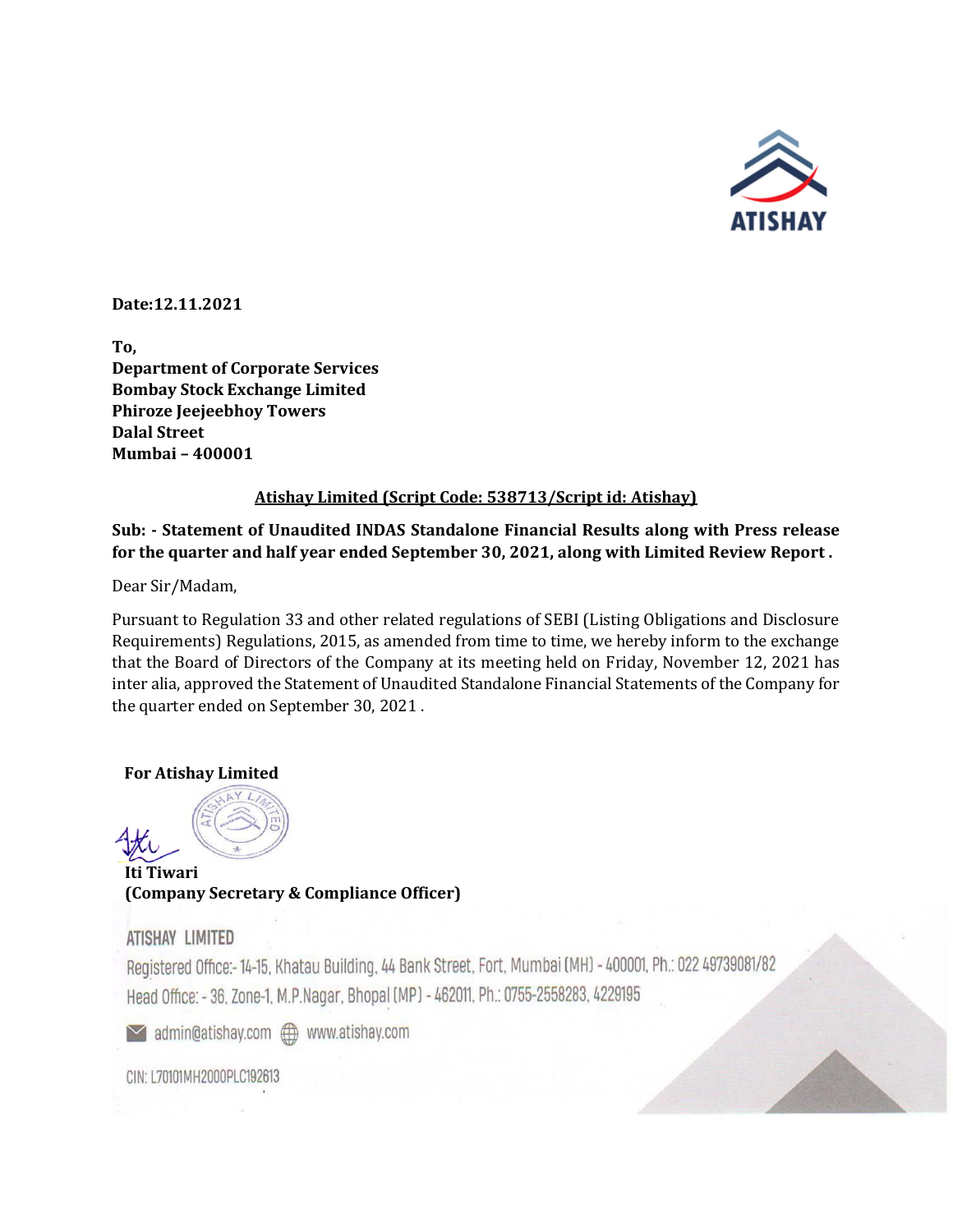

# B M PAREKH & CO. CHARTERED ACCOUNTANTS Bhupartrai Parekh (FCA) 3/203, Navjivan Society, 2nd Floor, Bhavin Parekh (FCA) Lamington Road, Mumbai Central, M: 9322286981 Mumbai-400008.

Independent Auditor's Review Report for the Quarterly and Half Year Unaudited Standalone Financial Results of the Company Pursuant to the Regulation 33 of the SEBI (Listing Obligations and Disclosure Requirements) Regulations, 2015, as amended

--------------------------------------------------------------------------------------------------------------------------------------------

To,

The Board of Directors of

Atishay Limited, Mumbai

- 1. We have reviewed the accompanying statement of standalone unaudited financial results ("the Statement") of Atishay Limited ("the Company") for the quarter and half year ended 30<sup>th</sup> September, 2021, attached herewith, being submitted by the Company pursuant to the requirement of Regulation 33 of the SEBI (Listing Obligations and Disclosure Requirements) Regulations, 2015, read with SEBI Circular No. ClR/CFD/FAC/62/2016 dated July 5, 2016, which has been initialed by us for identification purposes.
- 2. This Statement is the responsibility of the Company's Management and has been approved by the Board of Directors, has been prepared in accordance with the recognition and measurement principles laid down in Indian Accounting Standard 34 "Interim Financial Reporting" ("Ind AS 34"), prescribed under Section 133 of the Companies Act, 2013, and other accounting principles generally accepted in India. Our responsibility is to express a conclusion on the Statement based on our review.
- 3. We conducted our review of the Statement in accordance with the Standard on Review Engagement (SRE) 2410, 'Review of Interim Financial Information Performed by the Independent Auditor of the Entity', issued by the Institute of Chartered Accountants of India. This Standard requires that we plan and perform the review to obtain moderate assurance as to whether the Financial Statements are free of material misstatement. A review is limited primarily to inquiries of Company personnel and analytical procedures applied to financial data and thus provide less assurance than an audit. We have not performed an audit and, accordingly, we do not express an audit opinion.
- 4. Based on our review conducted as above, nothing has come to our attention that causes us to believe that the accompanying Statement of unaudited financial results, prepared in accordance with recognition and measurement principles laid down in the applicable Indian Accounting Standards i.e. 'Ind AS' prescribed under Section 133 of the Companies Act, 2013, read with relevant rules issued there under and other recognized accounting practices and policies has not disclosed the information required to be disclosed in terms of Regulation 33 of SEBI (Listing Obligation and Disclosure Requirements) Regulations, 2015, read with its circular no. CIR/CFD/FAC/62/2016 dated July 5, 2016, including the manner in which it is to be disclosed, or that it contains any material misstatement.

For M/S B.M. Parekh & Co.

Chartered Accountants

Firm Reg. No. 107448W<br>BHUPATRAI Prigidally signed by BHUPATRAI<br>
MONDAS<br>
PAREKH<br>
PAREKH<br>
PAREKH<br>
(Partner)<br>
M. No. 012651<br>
UDIN:- 21012651AAAAAW<br>
Mumbai, November 12, 2021 MONDAS PAREKH Digitally signed by BHUPATRAI MONDAS PAREKH Date: 2021.11.12 14:17:04 +05'30'

B M Parekh

(Partner)

M. No. 012651

UDIN:- 21012651AAAAAW1981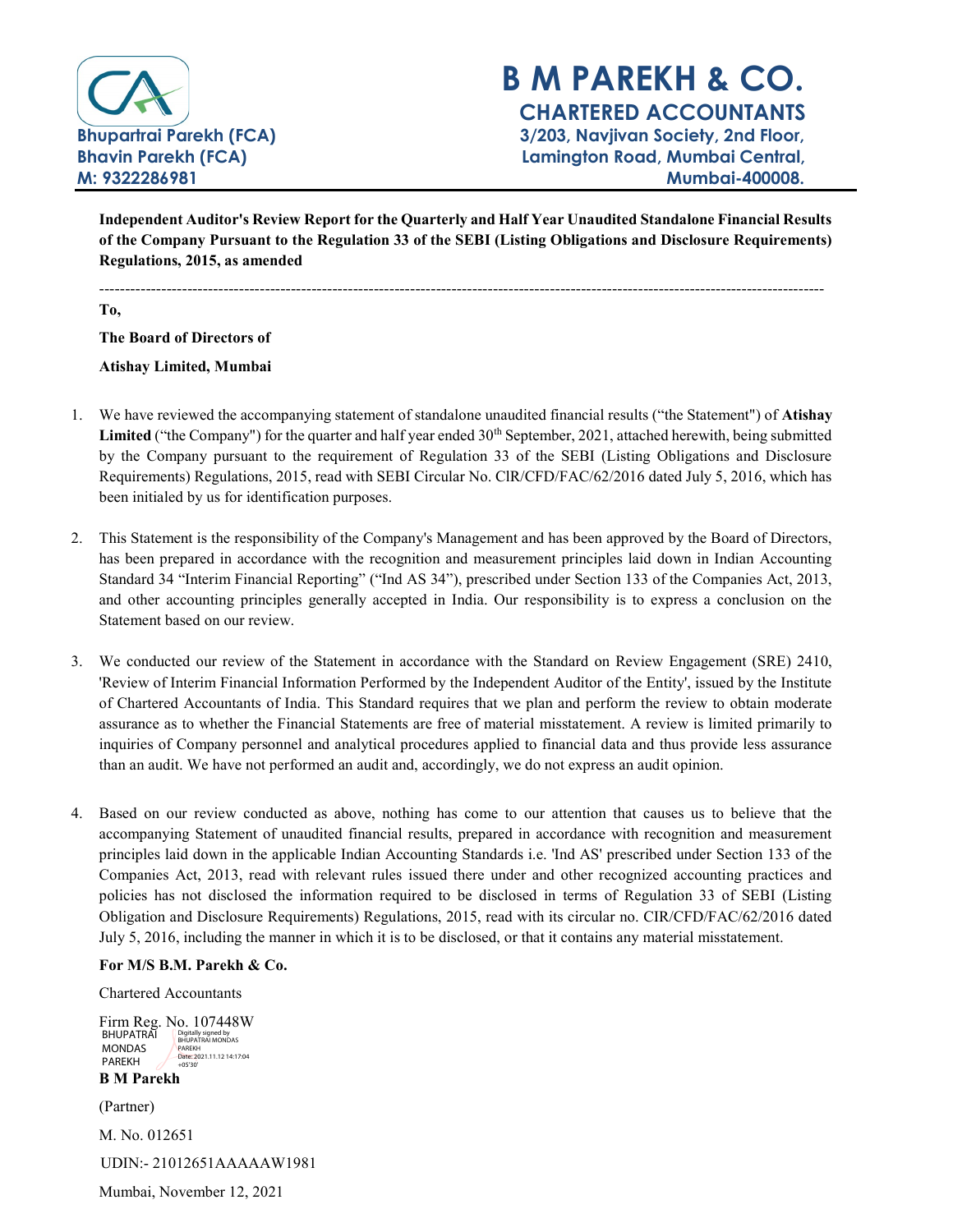#### **Atishay Limited Regd. Office - 14-15, Khatau Building, 44 Bank Street , Fort, Mumbai (MH) - 400001 Head Office - Plot No. 36, Zone-1, M.P. Nagar, Bhopal (MP) - 462011 CIN No. - L70101MH2000PLC192613**

#### **Statement of unaudited standalone financial results for the quarter and half year ended September 30, 2021**

|                                                                                       |                       |                  |                  |                          |                  | (₹ in lakhs except EPS) |
|---------------------------------------------------------------------------------------|-----------------------|------------------|------------------|--------------------------|------------------|-------------------------|
| <b>Particulars</b>                                                                    | For the quarter ended |                  |                  | For the six months ended |                  | For the year<br>ended   |
|                                                                                       | 30-Sep-21             | 30-Jun-21        | 30-Sep-20        | 30-Sep-21                | 30-Sep-20        | 31-Mar-21               |
|                                                                                       | <b>Unaudited</b>      | <b>Unaudited</b> | <b>Unaudited</b> | <b>Unaudited</b>         | <b>Unaudited</b> | <b>Audited</b>          |
| <b>Income</b>                                                                         |                       |                  |                  |                          |                  |                         |
| Revenue from operations                                                               | 457.83                | 400.63           | 697.30           | 858.46                   | 1,336.26         | 2,628.21                |
| Other income (net)                                                                    | 37.92                 | 43.25            | 49.90            | 81.17                    | 56.64            | 106.80                  |
|                                                                                       |                       |                  |                  |                          |                  |                         |
| <b>Total income</b>                                                                   | 495.75                | 443.88           | 747.20           | 939.63                   | 1,392.90         | 2,735.01                |
| <b>Expenses</b>                                                                       |                       |                  |                  |                          |                  |                         |
| Cost of materials consumed and operational cost                                       | 276.96                | 287.04           | 423.92           | 564.00                   | 828.30           | 1,596.90                |
| Purchases of stock-in-trade                                                           | 2.41                  | 29.43            | 0.40             | 31.84                    | 3.30             | 13.02                   |
| Changes in inventories of finished goods, stock-in -trade                             |                       |                  |                  |                          |                  |                         |
| and work-in-progress                                                                  | (1.74)                | 5.94             | 1.66             | 4.20                     | (0.68)           | (2.60)                  |
| Employee benefits expense                                                             | 99.18                 | 93.25            | 93.40            | 192.43                   | 163.78           | 392.04                  |
| Finance costs                                                                         | 8.49                  | 5.04             | 16.36            | 13.53                    | 29.88            | 45.39                   |
| Depreciation and amortization expense                                                 | 36.51                 | 36.61            | 42.28            | 73.12                    | 82.87            | 169.84                  |
| Other expenses                                                                        | 51.26                 | 35.54            | 46.73            | 86.80                    | 78.37            | 168.91                  |
| <b>Total expenses</b>                                                                 | 473.07                | 492.85           | 624.75           | 965.92                   | 1,185.82         | 2,383.50                |
| Profit before tax                                                                     | 22.68                 | (48.97)          | 122.45           | (26.29)                  | 207.08           | 351.51                  |
| Tax expense:                                                                          |                       |                  |                  |                          |                  |                         |
| Current tax                                                                           |                       |                  | 33.05            |                          | 60.04            | 101.10                  |
| Deferred tax                                                                          | (0.38)                | (5.18)           | 0.56             | (5.56)                   | 0.15             | 2.65                    |
| <b>Total Tax Expenses</b>                                                             | (0.38)                | (5.18)           | 33.61            | (5.56)                   | 60.19            | 103.75                  |
| <b>Profit for the period</b>                                                          | 23.06                 | (43.79)          | 88.84            | (20.73)                  | 146.89           | 247.76                  |
|                                                                                       |                       |                  |                  |                          |                  |                         |
| Other comprehensive income<br>Items that will not be reclassified to profit or loss : |                       |                  |                  |                          |                  |                         |
| Remeasurments of the defined benefit plan                                             | 1.60                  | 1.61             | (1.44)           | 3.21                     | (2.88)           | 6.43                    |
| Total comprehensive income for the period                                             | 24.66                 | (42.18)          | 87.40            | (17.52)                  | 144.01           | 254.19                  |
|                                                                                       |                       |                  |                  |                          |                  |                         |
| Paid up equity share capital                                                          | 1,098.13              | 1,098.13         | 1,098.13         | 1,098.13                 | 1,098.13         | 1,098.13                |
| (Face value of ₹ 10/ per equity share)                                                |                       |                  |                  |                          |                  |                         |
| Reserve excluding revaluation reserve                                                 |                       |                  |                  |                          |                  | 2,576.14                |
|                                                                                       |                       |                  |                  |                          |                  |                         |
| Earnings per equity share (EPS) in ₹ (not annualised)<br>Basic                        | 0.21                  |                  | 0.81             |                          | 1.34             | 2.26                    |
| <b>Diluted</b>                                                                        | 0.21                  | (0.40)<br>(0.40) | 0.81             | (0.19)<br>(0.19)         | 1.34             | 2.26                    |
|                                                                                       |                       |                  |                  |                          |                  |                         |

#### **Notes:**

1. These results were reviewed by the Audit Committee and subsequently approved by the Board of Directors at its meeting held on November 12, 2021. The result has been reviewed by the statutory auditors of the company.

2. This statement has been prepared in accordance with the Companies (Indian Accounting Standards) Rules, 2015 (Ind AS) prescribed under Section 133 of the Companies Act, 2013 and other recognised accounting practices and policies to the extent applicable.

3. The Company has taken into consideration the impact of the known internal and external events arising from COVID-19 pandemic while preparing the financial information. As a part of such assessment, the Company has considered the recoverability of outstanding trade receivables, unbilled revenue and future cash flow position upto the date of approval of these financial results. The Company is confident of recovery of outstanding assets as on September 30, 2021. However, the impact assessment of COVID-19 is an ongoing process and it's impact remains uncertain, given the uncertainties associated with its nature and duration. The impact of global health pandemic might be different from that estimated as at the date of approval of these financial results and the Company will continue to closely monitor any significant impact on the Company's financial position.

4. The figures of previous quarter/year have been regrouped/restated wherever necessary.

#### **For and on behalf of Board of Atishay Limited**

Akhilesh Jain **Digitally signed by Akhilesh**<br>+05'30' 11.12 13:52:13<br>+05'30'

**Akhilesh Jain** Chairman & Managing Director DIN 00039927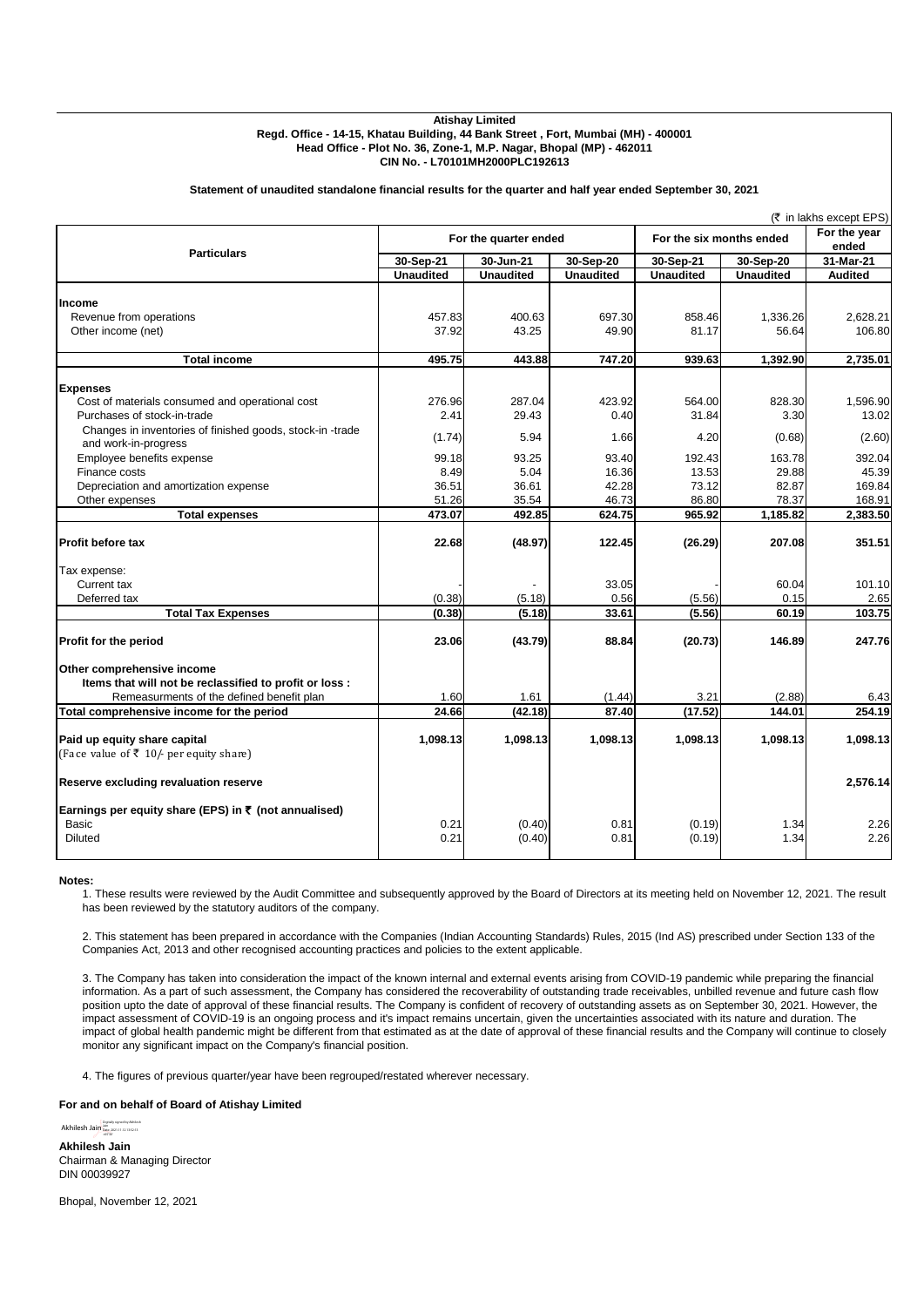#### **Atishay Limited Regd. Office - 14-15, Khatau Building, 44 Bank Street , Fort, Mumbai (MH) - 400001 Head Office - Plot No. 36, Zone-1, M.P. Nagar, Bhopal (M.P.) - 462011 CIN No. - L70101MH2000PLC192613**

#### **Standalone balance sheet as at September 30, 2021**

 $($ ₹ in Lakhs) Unaudited **Audited Assets Non current assets** Property, plant & equipment 264.04 Investment property 1,841.24 1,841.24 1,841.24 Other intangible assets 220.57 220.57 220.57 220.67 220.67 220.67 220.67 220.67 220.67 220.67 220.67 220.67 220.67 220.67 220.67 220.67 220.67 220.67 220.67 220.67 220.67 220.67 220.67 220.67 220.67 220.67 220.67 220.67 22 Right-of-use assets 20.51 20.51 20.51 20.51 20.51 20.51 20.51 20.51 20.51 20.51 20.51 20.51 20.51 20.51 20.51 20.51 20.51 20.51 20.51 20.51 20.51 20.51 20.51 20.51 20.51 20.51 20.51 20.51 20.51 20.51 20.51 20.51 20.51 20.5 Intangible assets under development 157.39 134.23 Financial assets Loans 8.41 8.86 Other financial assets 8.97 (1992) 9.97 (1993) 9.97 (1994) 9.98 (1994) 9.97 (1994) 9.97 (1995) 9.97 (1995) 9.97 Deferred tax assets (net) 0.24 0.24 Other non-current assets 46.33 **Total non-current assets 2,610.68 2,565.99 Current assets** Inventories 18.61 22.81 Financial assets Trade receivables 611.00 to the state of the state of the state of the state of the state of the state of the state of the state of the state of the state of the state of the state of the state of the state of the state of Cash and cash equivalents **211.89** 211.89 Loans  $6.79$  errors and  $6.79$  errors and  $6.79$  errors and  $6.79$  errors and  $4.81$ Other financial assets 607.28 **602.58** 507.28  $I = \frac{1}{2}$  112.17 112.17 Other current assets 86.45 **Total current assets 1,484.92 1,456.41 Total assets 4,095.60 4,022.40 Equity and liabilities Equity** Equity share capital 1,098.13 1,098.13 1,098.13 1,098.13 Other equity 2,576.14 **Total equity 3,579.88 3,674.27 Liabilities Non-current liabilities** Financial liabilities Borrowings 5.12 9.55 Lease liabilities 40.54 1.04 Total non-current liabilities **10.59** 10.59 **10.59** 10.59 **10.59** 10.59 **10.59** 10.59 **Current liabilities** Financial liabilities Borrowings 248.31 1.81 Trade payables -Total outstanding dues of micro enterprises and small enterprises  $\vert$  0.23  $\vert$  0.23  $\vert$  5.13 -Total outstanding dues of creditors other than micro enterprises and small enterprises 61.12<br>
Lease liabilities 61.12<br>
1990 - 1992 - 1993 - 1994 - 1995 - 1996 - 1997 - 1998 - 1999 - 1999 - 1999 - 1999 - 1999 - 1999 - 1999 - 1999 - 1999 - 1999 - 1999 - 1999 - 1999 - 1999 - 1999 - 1999 - Lease liabilities 23.64 - Other financial liabilities 136.14 Other current liabilities **62.24** 133.34 **Total current liabilities 470.06 337.54 Total liabilities 515.72 348.13 Total equity and liabilities 4,095.60 4,022.40 As at March 31, 2021 Particulars As at September 30, 2021**

## **For and on behalf of Board of Atishay Limited**

Akhiles Digitally signed h Jain ass3:02 + 05'30'

**Akhilesh Jain** Chairman & Managing Director DIN 00039927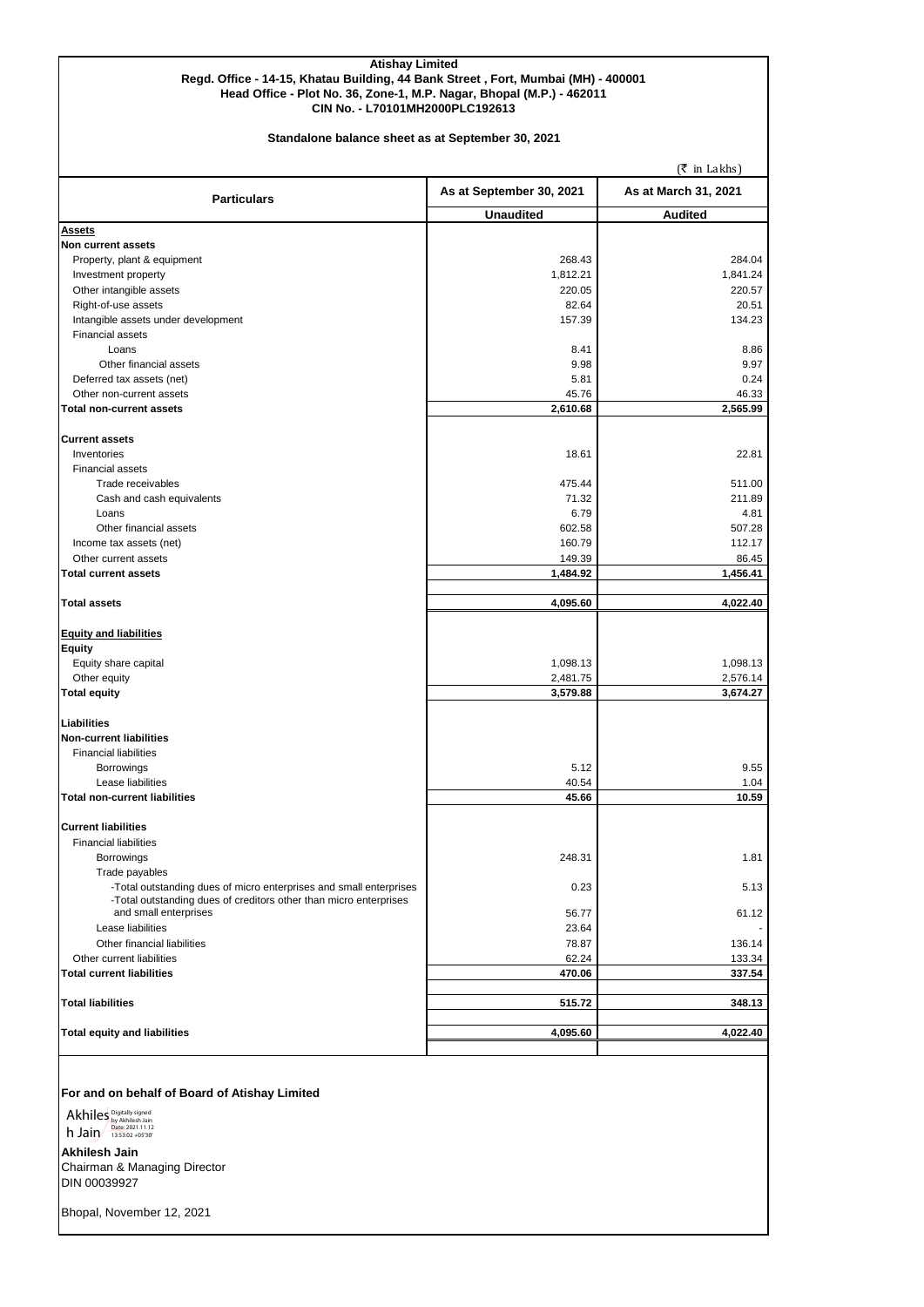## **Atishay Limited Regd. Office - 14-15, Khatau Building, 44 Bank Street , Fort, Mumbai (MH) - 400001 Head Office - Plot No. 36, Zone-1, M.P. Nagar, Bhopal (M.P.) - 462011 CIN No. - L70101MH2000PLC192613**

## **Standalone statement of cash flows for the half year ended September 30, 2021**

|                                                                               | $(5 \text{ in Lakhs})$<br>For the quarter ended |                               |  |  |
|-------------------------------------------------------------------------------|-------------------------------------------------|-------------------------------|--|--|
| <b>Particulars</b>                                                            | 30-Sep-21                                       |                               |  |  |
|                                                                               | <b>Unaudited</b>                                | 30-Sep-20<br><b>Unaudited</b> |  |  |
| A. Cash flow from operating activities                                        |                                                 |                               |  |  |
| Profit before tax                                                             | (26.29)                                         | 207.08                        |  |  |
| <b>Adjustments for:</b>                                                       |                                                 |                               |  |  |
| Depreciation and amortisation expense                                         | 73.12                                           | 82.87                         |  |  |
| Profit on sale of investment property                                         |                                                 | (33.39)                       |  |  |
| Liabilities/excess provisions written back                                    |                                                 | (0.08)                        |  |  |
| Dividend income                                                               |                                                 | (0.29)                        |  |  |
|                                                                               | (8.58)                                          |                               |  |  |
| Interest income                                                               |                                                 | (1.24)                        |  |  |
| Rental income                                                                 | (60.00)                                         | (15.00)                       |  |  |
| Interest expense                                                              | 13.53                                           | 29.88                         |  |  |
| Expected credit loss and others                                               | 2.80                                            | 3.35                          |  |  |
| Operating profit before working capital changes                               | (5.42)                                          | 273.18                        |  |  |
| Adjustments for: Changes in assets & liabilities                              |                                                 |                               |  |  |
| Trade receivables and unbilled revenue                                        | (89.72)                                         | (354.98)                      |  |  |
| Inventories                                                                   | 4.20                                            | (0.68)                        |  |  |
| Other financial assets and other assets                                       | (30.52)                                         | 73.00                         |  |  |
| Trade payables, other financial liabilities and other liabilities             | (93.50)                                         | 275.51                        |  |  |
| Cash generated from operating activities                                      | (214.96)                                        | 266.03                        |  |  |
| Direct taxes paid (net)                                                       | (48.62)                                         | 23.78                         |  |  |
| Net cash generated from operating activities (A)                              | (263.58)                                        | 289.81                        |  |  |
|                                                                               |                                                 |                               |  |  |
| B. Cash flow from investing activities                                        |                                                 |                               |  |  |
| Payment for acquistion of property, plant and equipment and intangible assets | (11.21)                                         | (18.82)                       |  |  |
| Payment for investment properties                                             | (1.24)                                          |                               |  |  |
| Payment for intangible asset under development                                | (23.16)                                         | (24.25)                       |  |  |
| Loan to employees                                                             | (1.53)                                          | (9.78)                        |  |  |
| Term deposits with banks (net)                                                | (1.87)                                          | (1.00)                        |  |  |
| Interest income                                                               | 8.58                                            | 1.24                          |  |  |
| Proceeds from sale investment properties                                      |                                                 | 80.49                         |  |  |
| Dividend income                                                               |                                                 | 0.29                          |  |  |
| Rental income                                                                 | 60.00                                           | 15.00                         |  |  |
| Income tax on capital gain                                                    |                                                 | (6.28)                        |  |  |
| Net cash inflow from investing activities (B)                                 | 29.57                                           | 36.89                         |  |  |
|                                                                               |                                                 |                               |  |  |
| C. Cash flow from financing activities                                        |                                                 |                               |  |  |
| Repayment of long term borrowings                                             | (48.55)                                         | (41.92)                       |  |  |
| Proceeds from short term borrowings                                           |                                                 | 15.30                         |  |  |
| Payment of lease liabilities                                                  | (14.10)                                         | (13.11)                       |  |  |
| Dividend paid                                                                 | (76.87)                                         |                               |  |  |
| Interest paid                                                                 | (13.53)                                         | (29.88)                       |  |  |
| Net Cash outflow in financing activities (C)                                  | (153.05)                                        | (69.61)                       |  |  |
|                                                                               |                                                 |                               |  |  |
| Net cash inflow/(outflow) during the year ( $A + B + C$ )                     | (387.07)                                        | 257.09                        |  |  |
| Cash and cash equivalents at the beginning of the year                        | 210.08                                          | (125.55)                      |  |  |
| Cash and cash equivalents at the end of the year                              | (176.99)                                        | 131.54                        |  |  |
|                                                                               |                                                 |                               |  |  |
| Notes:                                                                        |                                                 |                               |  |  |
| 1. Cash and cash equivalents include the following balance sheet amounts :-   |                                                 |                               |  |  |
| <b>Balances with banks</b>                                                    |                                                 | $(5 \text{ in Lakk})$         |  |  |
| In current accounts                                                           | 70.58                                           | 557.46                        |  |  |
| Cash in hand                                                                  | 0.74                                            | 0.47                          |  |  |
| Working capital loan from bank (which forms an integral part of cash          |                                                 |                               |  |  |
| management system)                                                            | (248.31)                                        | (426.39)                      |  |  |
|                                                                               | (176.99)                                        | 131.54                        |  |  |
|                                                                               |                                                 |                               |  |  |
| For and on behalf of Board of Atishay Limited                                 |                                                 |                               |  |  |
| Akhile Digitally signed                                                       |                                                 |                               |  |  |
| Date: 2021.11.12<br>$\mathsf{S}$ n Jain 13:53:24 +05'30'                      |                                                 |                               |  |  |
|                                                                               |                                                 |                               |  |  |
| Akhilesh Jain                                                                 |                                                 |                               |  |  |
| Chairman & Managing Director                                                  |                                                 |                               |  |  |
| DIN 00039927                                                                  |                                                 |                               |  |  |
|                                                                               |                                                 |                               |  |  |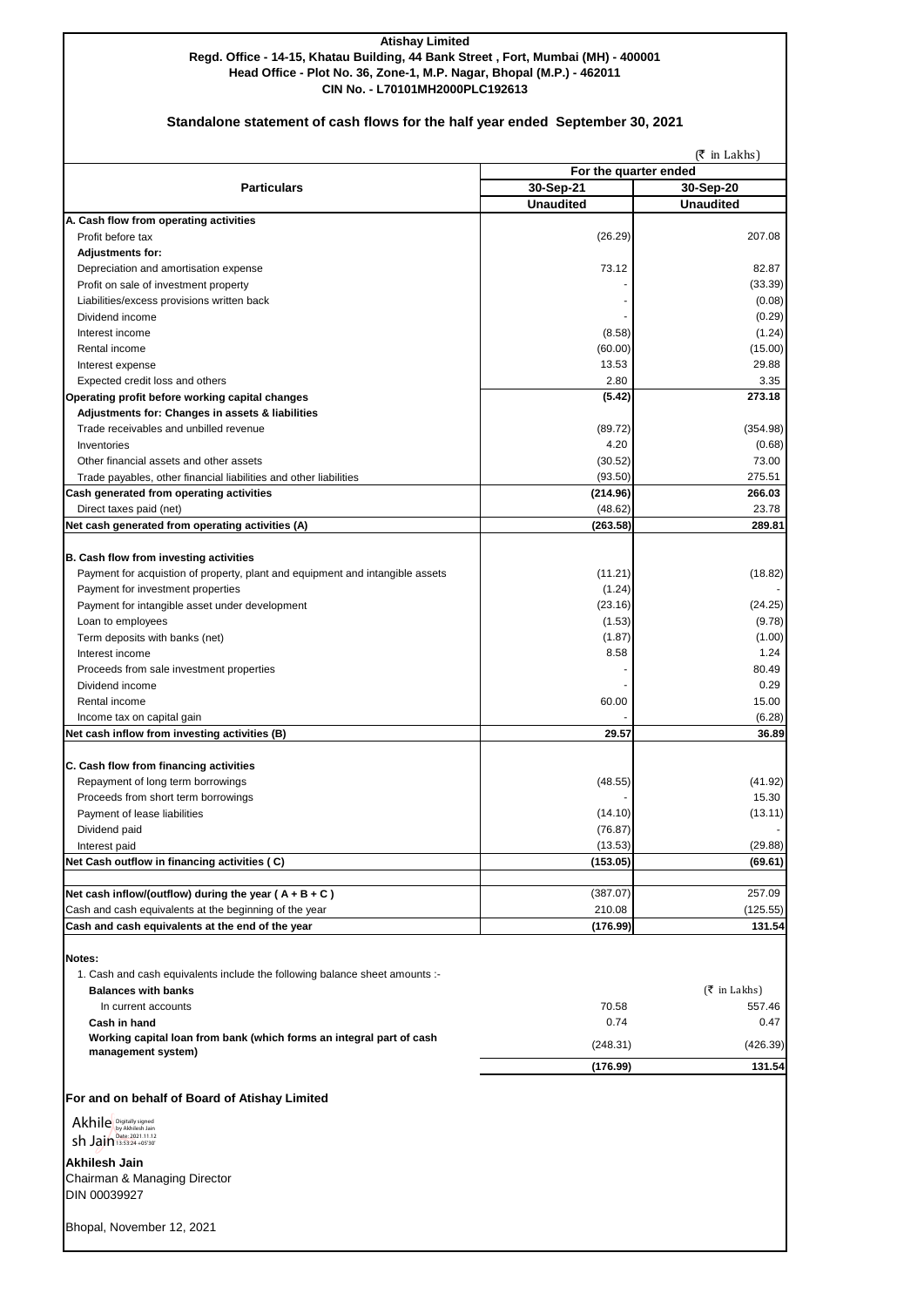## **Atishay Limited Regd. Office - 14-15, Khatau Building, 44 Bank Street , Fort, Mumbai (MH) - 400001 Head Office - Plot No. 36, Zone-1, M.P. Nagar, Bhopal (MP) - 462011 CIN No. - L70101MH2000PLC192613**

## **Statement of unaudited segment information for the quarter and half year ended September 30, 2021**

|                                          |                  | For the quarter ended |                  |                  | For the six months ended |                    |
|------------------------------------------|------------------|-----------------------|------------------|------------------|--------------------------|--------------------|
| <b>Particulars</b>                       | 30-Sep-21        | 30-Jun-21             | $30-$ Sep-20     | 30-Sep-21        | 30-Sep-20                | ended<br>31-Mar-21 |
|                                          | <b>Unaudited</b> | <b>Unaudited</b>      | <b>Unaudited</b> | <b>Unaudited</b> | <b>Unaudited</b>         | <b>Audited</b>     |
| <b>Segment Revenue</b>                   |                  |                       |                  |                  |                          |                    |
| E - Governance                           | 224.81           | 126.51                | 432.28           | 351.32           | 791.73                   | 1,497.19           |
| Retail & other services                  | 233.02           | 274.12                | 265.02           | 507.14           | 544.53                   | 1,131.02           |
| Unallocated                              |                  |                       |                  |                  |                          |                    |
| Total                                    | 457.83           | 400.63                | 697.30           | 858.46           | 1,336.26                 | 2,628.21           |
| Less : Inter segment revenue             |                  | $\blacksquare$        |                  |                  |                          |                    |
| <b>Revenue from operations</b>           | 457.83           | 400.63                | 697.30           | 858.46           | 1,336.26                 | 2,628.21           |
|                                          |                  |                       |                  |                  |                          |                    |
| Segment result before tax and interest   |                  |                       |                  |                  |                          |                    |
| E - Governance                           | 108.36           | 9.52                  | 180.48           | 117.88           | 330.73                   | 662.79             |
| Retail & other services                  | (4.73)           | (1.71)                | (12.78)          | (6.44)           | (3.69)                   | (18.93)            |
| Unallocated                              |                  |                       |                  |                  |                          |                    |
| <b>Total</b>                             | 103.63           | 7.81                  | 167.70           | 111.44           | 327.04                   | 643.86             |
| Less:                                    |                  |                       |                  |                  |                          |                    |
| Finance costs                            | 6.78             | 4.21                  | 16.36            | 10.99            | 29.88                    | 45.03              |
| Other un-allocable expenditure (net off) | 112.07           | 95.83                 | 78.77            | 207.90           | 146.71                   | 354.12             |
| Un-allocable income                      | (37.90)          | (43.26)               | (49.88)          | (81.16)          | (56.63)                  | (106.80)           |
| Total profit before tax                  | 22.68            | (48.97)               | 122.45           | (26.29)          | 207.08                   | 351.51             |
| <b>Segment Assets</b>                    |                  |                       |                  |                  |                          |                    |
| E - Governance                           | 695.88           | 588.83                | 1,268.12         | 695.88           | 1,268.12                 | 563.86             |
| Retail & other services                  | 896.56           | 872.67                | 561.57           | 896.56           | 561.57                   | 901.89             |
| Unallocated                              | 2,503.16         | 2,517.42              | 2,940.63         | 2,503.16         | 2,940.63                 | 2,556.66           |
| <b>Total</b>                             | 4,095.60         | 3,978.92              | 4,770.32         | 4,095.60         | 4,770.32                 | 4,022.41           |
| <b>Segment Liabilities</b>               |                  |                       |                  |                  |                          |                    |
| E - Governance                           | 128.91           | 53.99                 | 303.46           | 128.91           | 303.46                   | 98.16              |
| Retail & other services                  | 0.30             | 90.22                 | 157.58           | 0.30             | 157.58                   | 149.65             |
| Unallocated                              | 386.52           | 202.60                | 745.16           | 386.52           | 745.16                   | 100.33             |
| <b>Total</b>                             | 515.72           | 346.81                | 1,206.20         | 515.72           | 1,206.20                 | 348.14             |
|                                          |                  |                       |                  |                  |                          |                    |
|                                          |                  |                       |                  |                  |                          |                    |

## **For and on behalf of Board of Atishay Limited**

**Akhilesh Jain** Chairman & Managing Director DIN 00039927 Akhilesh Bigitally signed by Akhilesh Jain<br>Jain Date: 2021.11.12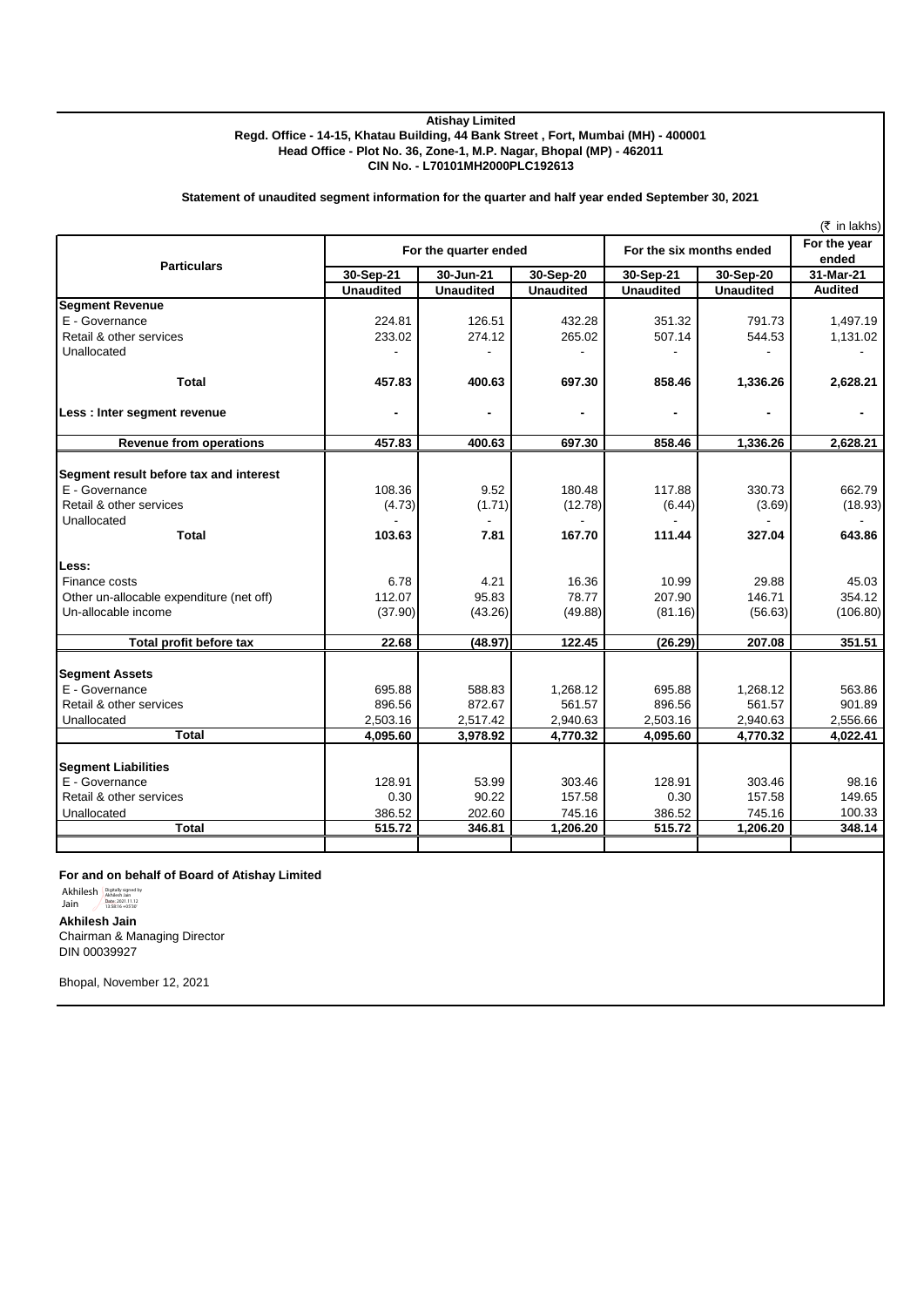

**FOR IMMEDIATE RELEASE**

**EARNINGS RELEASE Date: 12th November, 2021**

# **Atishay Limited announces Financial Results for Quarter and half year ended September 30 th, 2021**

- Revenue from Operations in Q2FY22 stood at ₹ 458 Lakhs
- EBITDA in Q2FY22 stood at ₹ 68 Lakhs
- PAT in Q2FY22 stood at ₹ 23 Lakhs

**12th November, 2021**: Atishay Limited, a technology-driven company focused on building India's largest network of last-mile retail point-of-sale, announced its Un-Audited Financial Results for the Quarter and half year ended September 30, 2021.

|                        | <b>Q2 FY22</b> | <b>Q2FY21</b> | <b>H1 FY22</b>           | <b>H1 FY21</b> |
|------------------------|----------------|---------------|--------------------------|----------------|
| Total Income (₹ Lakhs) | 495.75         | 747.20        | 939.63                   | 1,392.90       |
| EBITDA (₹ Lakhs)       | 67.68          | 181.09        | 60.36                    | 319.83         |
| <b>EBITDA Margin %</b> | 13.65          | 24.24         | 6.42                     | 22.96          |
| Net Profit (₹ Lakhs)   | 23.06          | 88.84         | (20.73)                  | 146.89         |
| Net Profit Margin %    | 4.65           | 11.89         | $\overline{\phantom{a}}$ | 10.55          |

# **Financial Highlights**